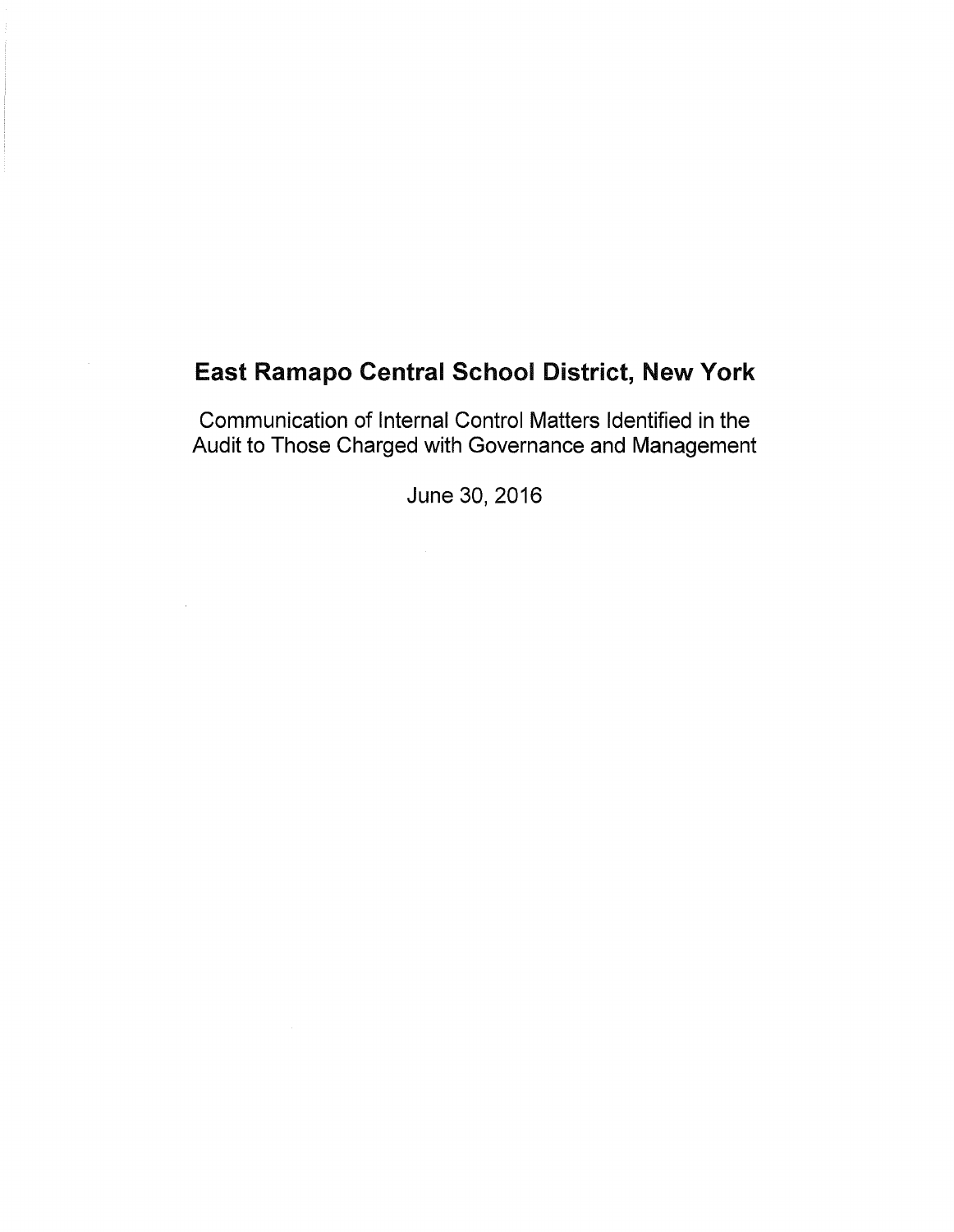

### **Communication of Internal Control Matters Identified in the Audit to Those Charged with Governance and Management**

**The Board of Education East Ramapo Central School District 105 South Madison Avenue Spring Valley, New York 10977** 

#### Auditors' Communication on Internal Control

In planning and performing our audit of the basic financial statements of the East Ramapo Central School District, New York ("School District") as of and for the year ended June 30, 2016, in accordance with auditing standards generally accepted in the United States of America, we considered the School District's internal control over financial reporting ("internal control") as a basis for designing audit procedures that are appropriate in the circumstances for the purpose of expressing our opinion on the financial statements, but not for the purpose of expressing an opinion on the effectiveness of the School District's internal control. Accordingly, we do not express an opinion on the effectiveness of the School District's internal control.

A deficiency in internal control exists when the design or operation of a control does not allow management or employees, in the normal course of performing their assigned functions, to prevent, or detect and correct, misstatements on a timely basis. A material weakness is a deficiency, or combination of deficiencies, in internal control, such that there is a reasonable possibility that a material misstatement of the entity's financial statements will not be prevented, or detected and corrected, on a timely basis.

Our consideration of internal control was for the limited purpose described in the first paragraph and was not designed to identify all deficiencies in internal control that might be deficiencies, significant deficiencies or material weaknesses and, therefore, there can be no assurance that all such deficiencies have been identified.

We did not identify any deficiencies in internal control that we consider to be material weaknesses, as defined above.

However, as indicated in the attached Addendum A, we share for your consideration other observations about the internal control and operations. In Addendum B, we identify other accounting and auditing matters for your information.

This communication and addenda are intended solely for the information and use of management and the Board of Education and are not intended to be and should not be used by anyone other than these specified parties. We will be pleased to discuss these communications and comments in further detail at your convenience, or to assist you in implementing the recommendations.

PKF O'Connor Davies, LLP

**PKF O'Connor Davies, LL** Harrison, New York October 18, 2016

PKF O'CONNOR DAVIES, LLP 500 Mamaroneck Avenue, Harrison, NY 10528 I Tel: 914.381.8900 I Fax: 914.381.8910 I www.pkfod.com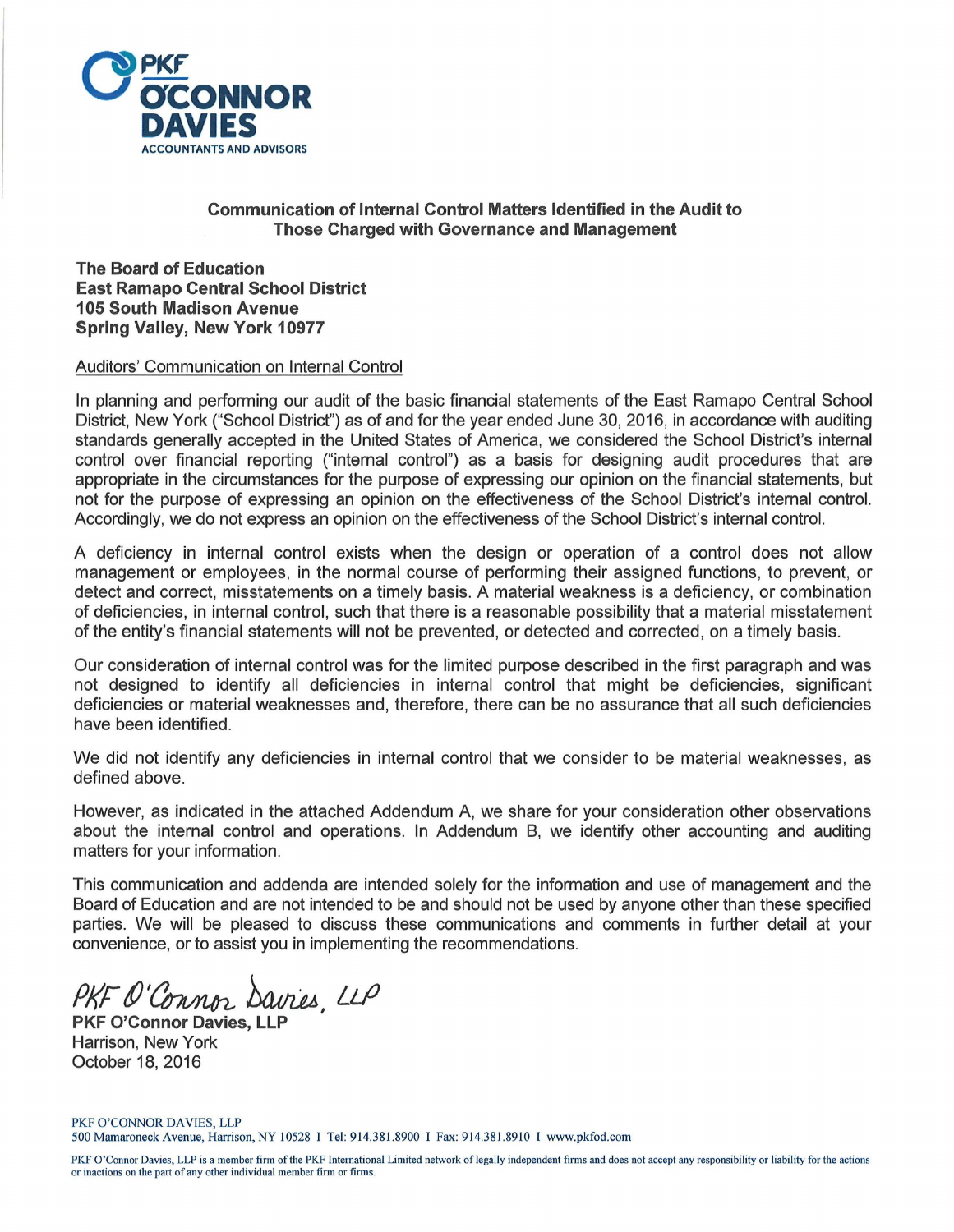### Control Deficiencies

### • **Capital Projects Fund**

### Project Deficit

The Capital Projects Fund is used to account for the construction of major capital facilities. Our audit of the Capital Projects Fund identified a deficit of \$230,886 in the Various District Improvements Capital Project. This deficit arose because of expenditures incurred in prior years that exceeded available financing on the project. This deficit was reduced by \$35, 155 from the prior year as a result of transfers of budgeted monies for such purpose in the General Fund. As there is no other outside financing source available for this project, the remaining deficit can only be eliminated with the continued receipt of monies authorized from an adopted General Fund budget.

#### **Recommendation**

We have been advised that \$60,000 has been provided in the 2016-17 adopted budget to continue addressing this project deficit. A provision must continue to be made in future General Fund budgets to provide the necessary transfer of resources that would eliminate any remaining deficit.

#### • **Cash**

#### Outstanding Checks

During our audit, we noted that the bank reconciliation for the payroll account reflects outstanding checks totaling \$108,346 which are greater than one year old. There were also outstanding checks totaling \$21,432 in the General Fund and \$16,354 in the Special Aid Fund that also were outstanding in excess of one year. It is the School District's policy to write off outstanding checks greater than six years old.

#### **Recommendation**

We recommend that management determine the reason that these checks, and in particular, payroll checks have remained outstanding for such an extended period of time. After every effort has been exhausted, the Business Office should seek legal advice as to the proper disposition of these funds.

#### General Fund and Payroll Bank Reconciliations

The School District operates its payroll and general checking account as "imprest" accounts. This means that these accounts are only to be funded to the extent of the checks being processed. If all the checks were to have cleared the account, both the book and bank balances of these accounts should be zero. Our review of these accounts revealed that the bank balances are in excess of currently outstanding checks.

#### **Recommendation**

We suggest that the School District personnel modify funding amounts to these accounts that would take into consideration such things as voided checks so as to reduce the overfunded amounts.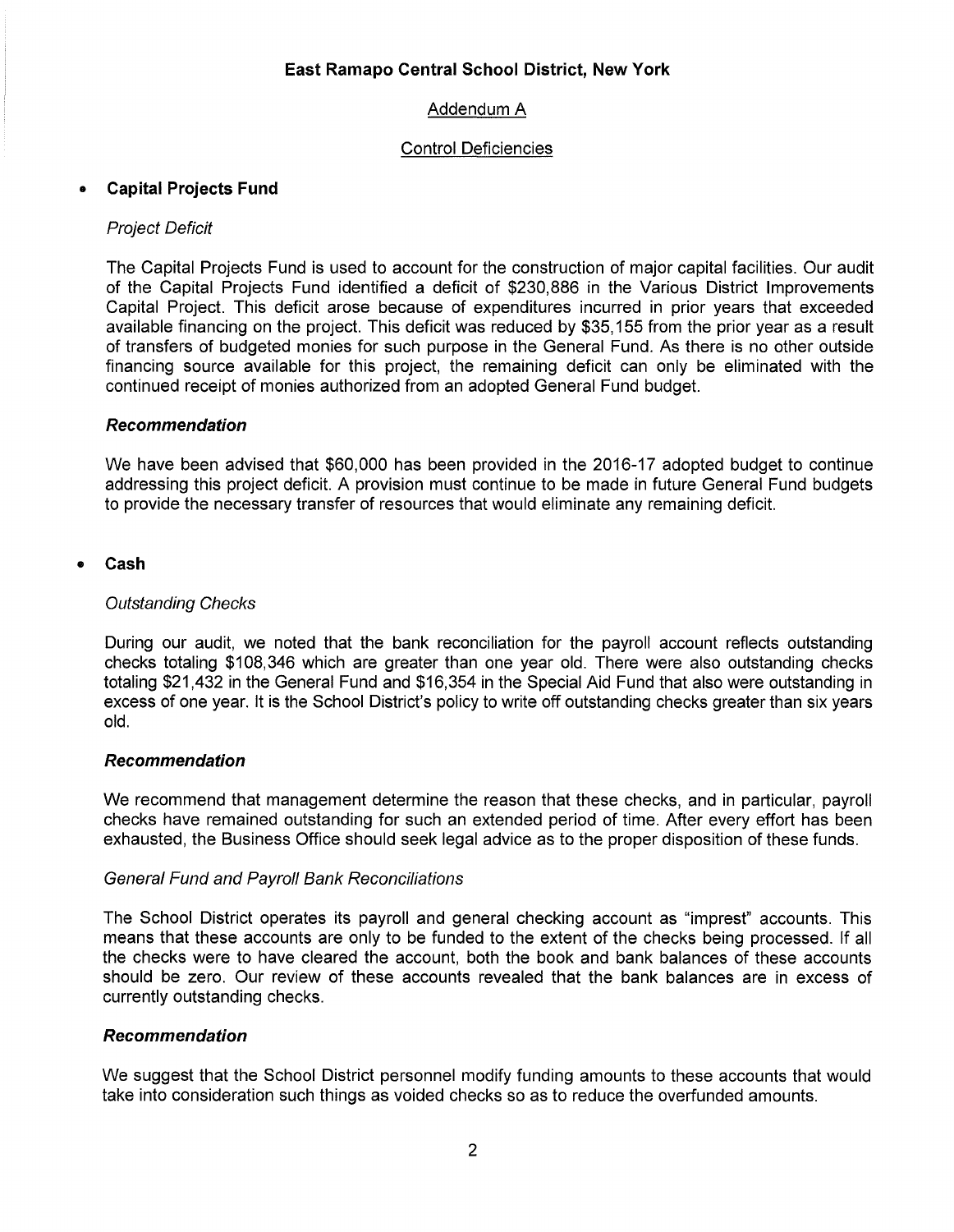### Control Deficiencies

### • **Cash** (Continued)

### Positive Pay

During our audit, we noted the School District does not utilize positive pay. Positive pay allows the School District to provide the bank with the list of checks written. The bank will not cash any checks that are not included within the list, resulting in enhanced controls over cash disbursements.

#### **Recommendation**

We recommend that the School District participate in positive pay for each bank account held in the tax identification number of the District.

### • **Special Purpose Fund**

The Special Purpose Fund is used to account for assets held by the School District in accordance with the terms of a trust or scholarship agreement. Our review of the Special Purpose Fund indicated that, for several of these trust and scholarship accounts, there was no activity during 2015-2016 other than interest earnings. These accounts aggregate to approximately \$63, 754 at June 30, 2016.

#### **Recommendation**

We recommend that the School District examine the status of all inactive trust and scholarship accounts and, if applicable, either transfer the monies to the General Fund with Board of Education approval or remit payments back to the appropriate depositor.

### • **Procurement Policy**

The purpose of obtaining bids or quotations is to encourage competition in the procurement of supplies, equipment, and services which will be paid for by public funds. Competitive bids or quotations should be solicited in connection with all purchases, whenever feasible, and in the best interest of the School District. According to New York State General Municipal Law, all purchase contracts for materials, equipment, or supplies involving an annual expenditure of over \$20,000 and all public works involving an expenditure of more than \$35,000 should be awarded on the basis of public advertising and competitive bidding. We again noted that the School District's procurement policy was several years old and has not been updated to reflect the new required bidding thresholds mandated by New York State.

#### **Recommendation**

We recommend that the School District update their procurement policy in order to adhere to the regulations mandated by New York State. In addition, the School District should ensure all purchases subject to competitive bidding are properly executed.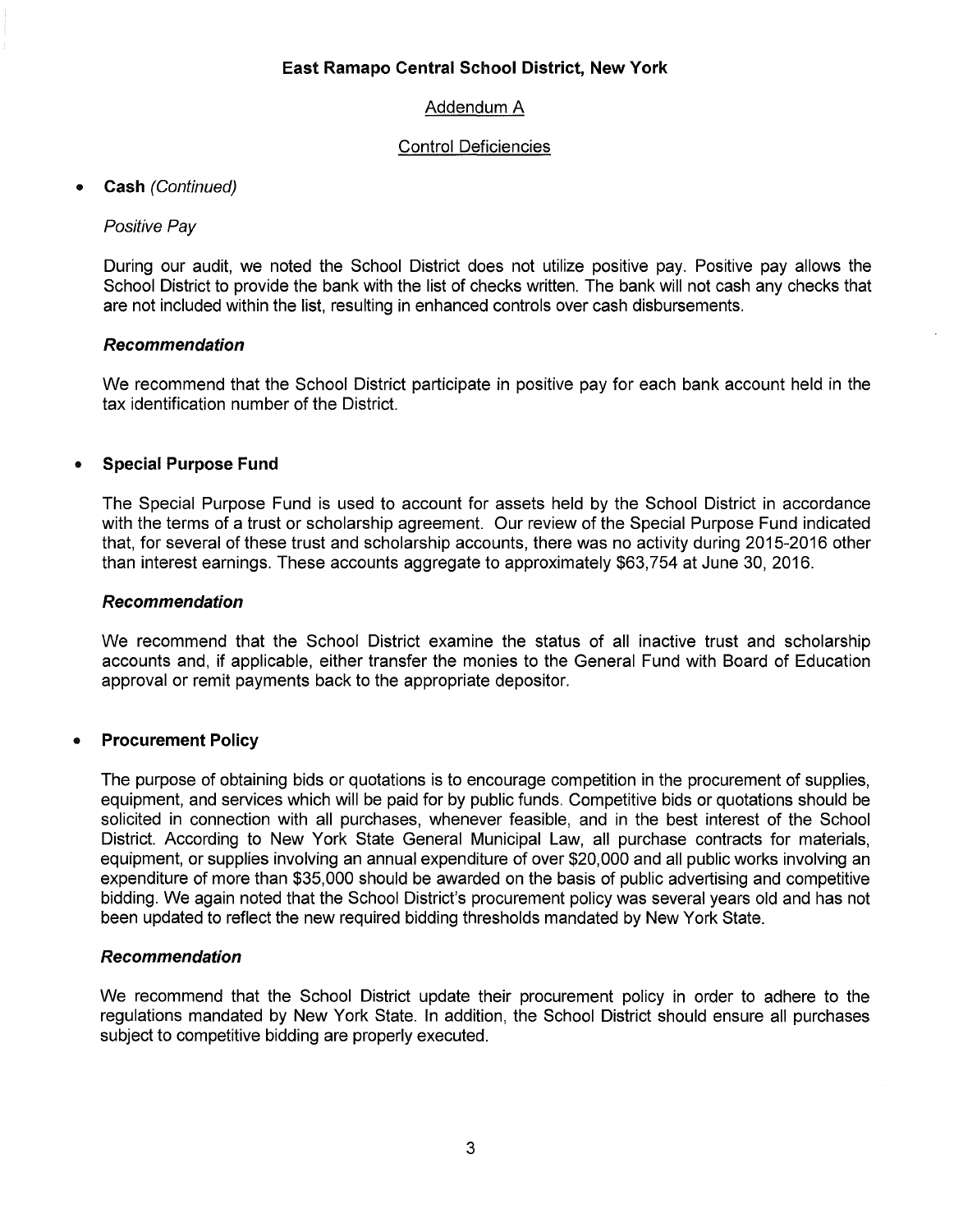### Control Deficiencies

### • **Extraclassroom Activity Funds**

Extraclassroom activity funds are defined as funds raised other than by taxation in the name of a school student body. These funds are operated by and for the students and are an integral part of the educational program of the School District. As part of our audit, we have reviewed, evaluated and tested the Extraclassroom Activity Funds. The results of our tests disclosed the following deficiencies:

### Lack of Financial Activity

We noted that there were numerous clubs in the Spring Valley High School, Ramapo High School and Pomona Middle School that had no financial activity during the fiscal year under audit. State Education Department regulations provide that the funds of a discontinued activity shall automatically revert to the account of the general student organization or to the student council and shall be expended in accordance with that organization's constitution.

### **Recommendation**

We suggest that a determination of the status of the clubs with no financial activity be made to determine the proper disposition of funds. If the clubs are determined to be inactive, the funds should be transferred to the general student organization to be used in accordance with the regulations of the Commissioner of Education.

### Outstanding Checks

During our audit, we noted that the bank reconciliation for the extraclassroom activity account at the Spring Valley High School reflected seventeen outstanding checks aggregating \$2,840 and Ramapo High School reflected three outstanding checks aggregating \$540 that are greater than one year old.

### **Recommendation**

We recommend that management determine the reason that these checks have remained outstanding for such an extended period of time. After every effort has been exhausted, the funds should be returned to the general student organization or to the student council.

### Cash Receipts

The State Education Department recommends that student club receipts be deposited within seventy two hours of receipt. Our test of cash receipts revealed that five receipts for the Spring Valley High School were not deposited within this recommended time frame. Our tests also revealed that deposit slips were dated prior to the date indicated on the receipt forms.

### **Recommendation**

We suggest that the School District modify its procedures to ensure compliance with the above noted time line and properly date deposit slips and receipts on the actual date the activity occurred.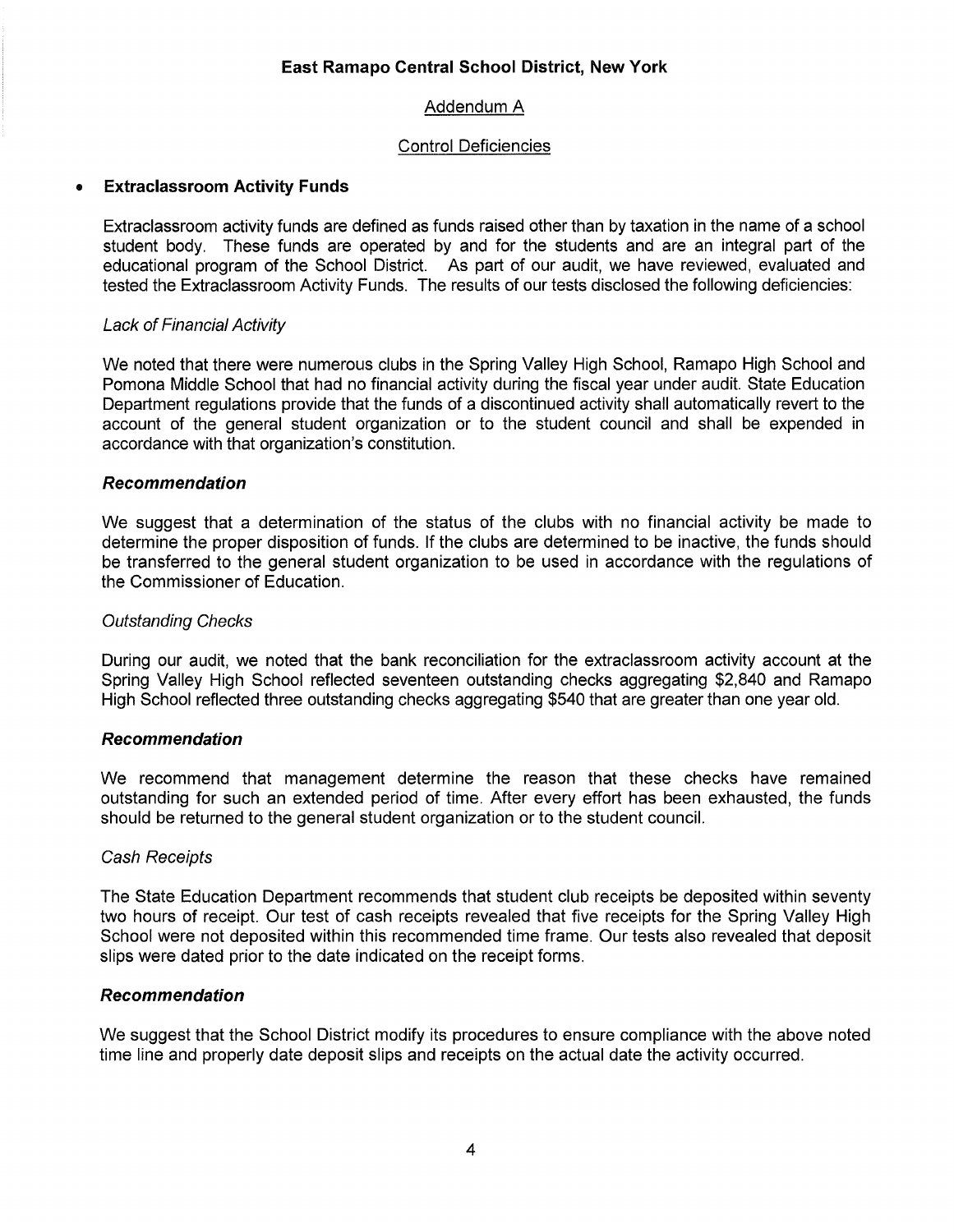### Control Deficiencies

### • **Extraclassroom Activity Funds** (Continued)

### Deposit Slip and Receipt Preparation

The State Education Department recommends each student activity treasurer issue a receipt for all monies received by him/her to be deposited in the activity account. These receipts shall be prenumbered and must be used in consecutive order. Our test of cash receipts revealed that a description or use of funds was not clearly identified on the deposit slip to ensure the proper activity was credited for the Pomona Middle School.

### **Recommendation**

We recommend that the School District modify its procedures to ensure the preparation of the deposit slips and receipts be descriptive to ensure the proper club is being credited.

### Cash Disbursements

Our test of a sample of cash disbursements throughout the year in the Spring Valley High School account revealed that the proper signatures were not noted on several disbursements and one instance where the name of the payee and amount on the check did not match the amount and name on the supporting documentation. Lastly, we also noted one disbursement at the Pomona Middle School that did not have a supporting invoice.

#### **Recommendation**

We recommend that all required signatures be present on all payment vouchers. Any disbursements from these funds should be clearly identified to a particular club. All disbursements should agree to the corresponding invoice and claim form.

### • **Internal Audit Findings**

#### Building Permit Information

The access database which contains building permit information has a field for "WinCap invoice number''. At the time of the internal audit review, this was not being used. In addition, the accounting department is currently only reviewing invoices for permits that are being billed. There is no review to ensure that all permits receive invoices, or to check if there is a valid reason for an unbilled permit. The system is being updated to include a field to show "unbilled, and the reason".

### **Recommendation**

Once the information is entered consistently, the accounting department can obtain periodic reports which show all permits, billed and unbilled, they can verify the invoices for billed permits, and verify the reasons for unbilled permits. This will ensure all permits that should be billed in fact are.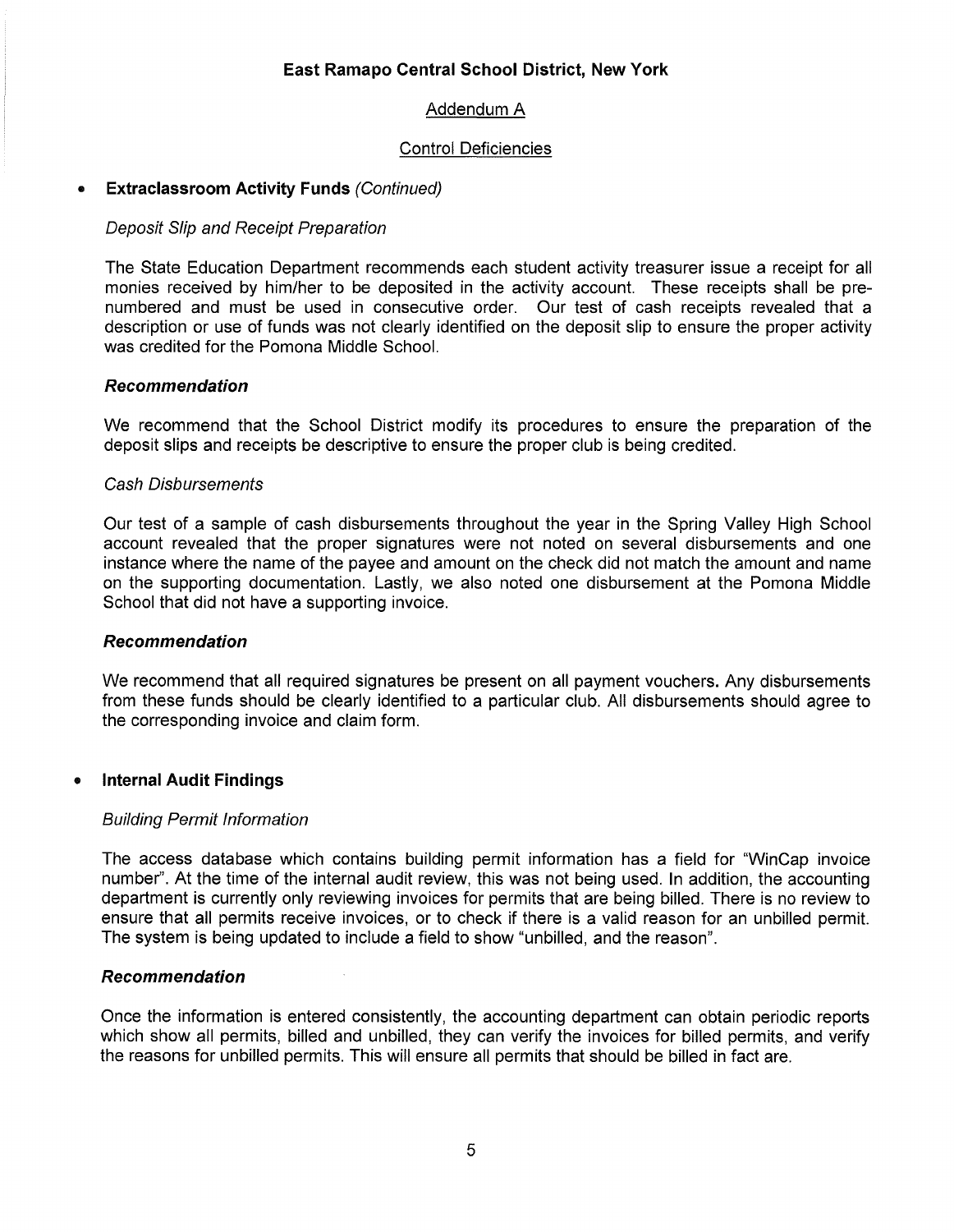### Addendum A

### Control Deficiencies

### • **Internal Audit Findings** (Continued)

### **Technology**

WinCap users are not required to change their passwords periodically.

### **Recommendation**

It is a safe practice to require password changes every 90 days to ensure security.

### Vendor Creation

In some instances, the WinCap purchasing and accounts payable system has multiple vendors set up for the same payee. Although the School District has controls in place to cancel invoices prior to payment, the multiple vendors for the same payee increases the likelihood that duplicate payments would occur.

### **Recommendation**

There should only be one vendor created within the system so that no duplicates occur.

### Timecard Entry

The payroll clerk enters hours from time cards into the WinCap payroll module. Although these hours are reviewed by a second clerk, there is no control total to review.

### **Recommendation**

The payroll clerk should compare the total of hours input from the timesheets to the total from the payroll edit report to ensure the completeness and accuracy of the input.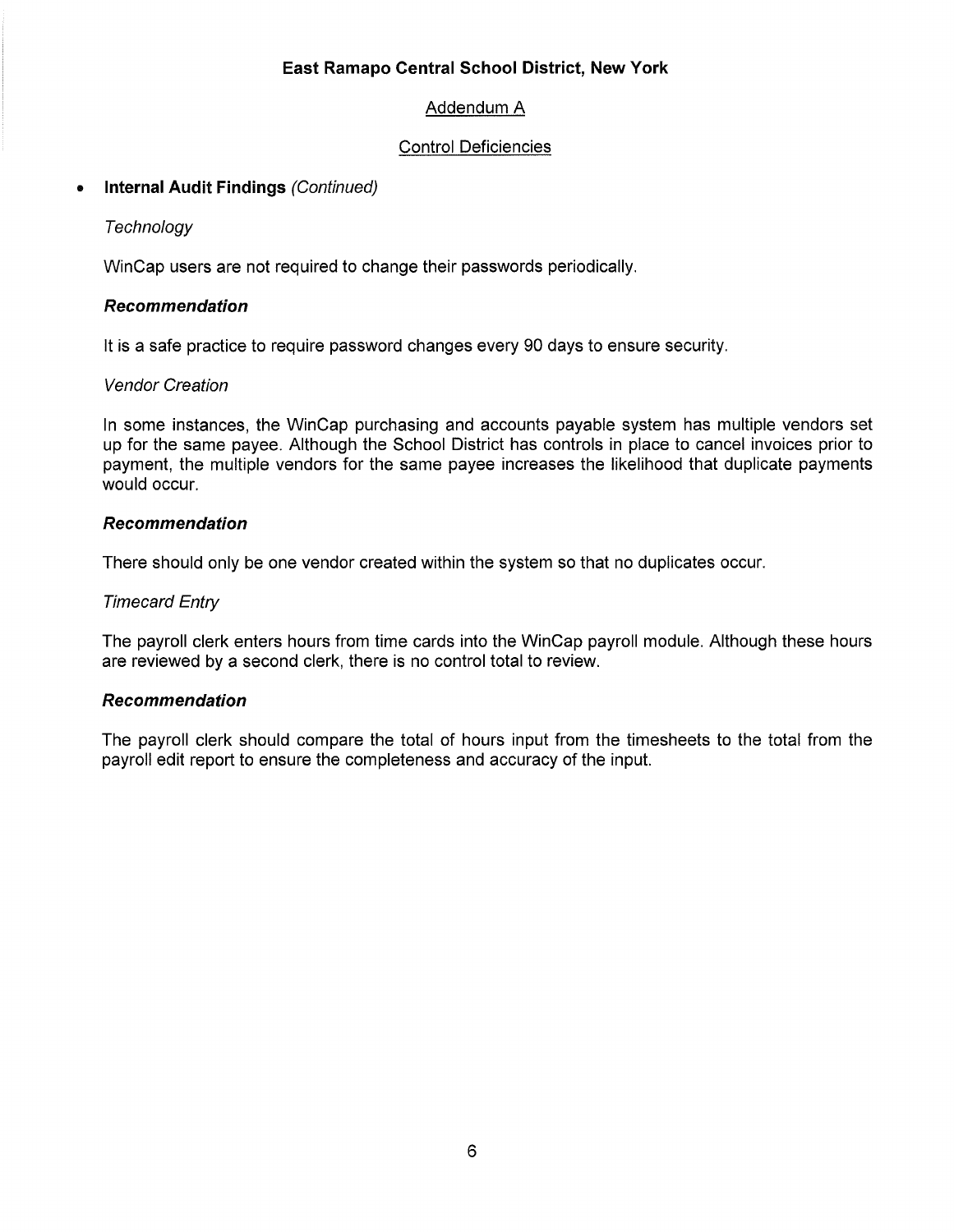### Addendum B

### Other Matters

#### • Governmental Accounting Standards Board ("GASB") Statement No. 75 "Accounting and Financial Reporting for Postemployment Benefits Other than Pensions"

In June 2015, GASS issued Statement No. 75 "Accounting and Financial Reporting for Postemployment Benefits Other than Pensions." This Statement replaces the requirements of GASS Statement No. 45 "Accounting and Financial Reporting by Employers for Postemployment Benefits Other than Pensions". The key difference in the new standard for New York municipalities and school districts (since New York State has not authorized the establishment of an Other Postemployment Benefit ("OPEB") trust fund) is that these governments must now report the *total OPEB liability* related to their employees. The prior standard allowed for the amortization of prior service cost over a thirty year period.

The statement requires municipalities and school districts to present more extensive note disclosures and required supplementary information ("RSI") about their OPES liabilities. Among the new note disclosures is a description of the effect on the reported OPES liability of using a discount rate and a healthcare cost trend rate that are one percentage point higher and one percentage point lower than that assumed in the financial statements. The new RSI includes a schedule showing the causes of the increase and decreases in the OPES liability and a schedule comparing a government's actual OPES contributions to its contribution requirements.

This new standard parallels the pension standard in GASS Statement No. 68 "Accounting and Financial Reporting for Pensions". Together, these two new standards provide consistent and comprehensive disclosure for all postemployment benefits. The provisions of this Statement are effective for fiscal years beginning after June 15, 2017 (i.e., the School District's financial statements for the year ending June 30, 2018).

### • GASB Statement No. 77 "Tax Abatement Disclosures"

In August 2015, GASB issued Statement No. 77 "Tax Abatement Disclosures". The requirements of this Statement are intended to improve financial reporting by providing users of financial statements essential information and disclosure about the nature and magnitude of tax abatements, making these types of transactions more transparent to financial statement users. As a result, users should be better equipped to understand how tax abatements affect a government's future ability to raise resources and meet its financial obligations and the impact those abatements have on a government's financial position and economic condition.

The statement requires governments to disclose information about their own tax abatements separately from information about tax abatements that are entered into by other governments and reduce the reporting government's tax revenues. The new disclosures about one's own tax abatement agreements include:

- The purpose of the abatement program
- The tax being abated
- Dollar amount of taxes abated
- Provisions for recapturing abated taxes
- The types of commitments made by tax abatement recipients
- Other commitments made by the entity in tax abatement agreements, such as to build infrastructure assets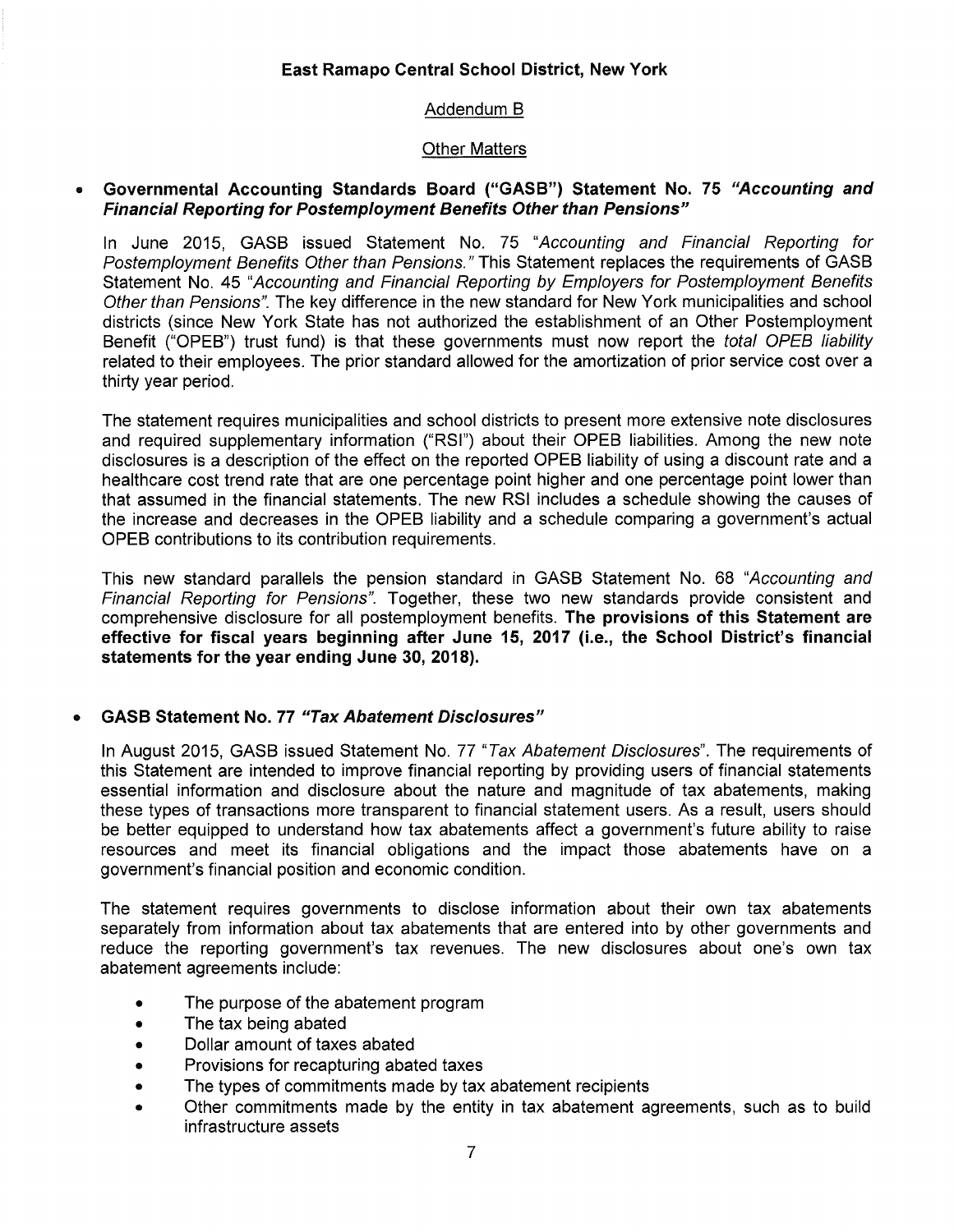### Addendum B

### Other Matters

### • GASB Statement No. 77 "Tax Abatement Disclosures" (Continued)

The new disclosures about tax abatements that are entered into by other governments and reduce the reporting government's tax revenues include:

- The name of the government entering into the abatement agreement
- The tax being abated
- Dollar amount of the reporting government's taxes abated

The provisions of this Statement are effective for fiscal years beginning after December 15, 2015 (i.e., the School District's financial statements for the year ending June 30, 2017).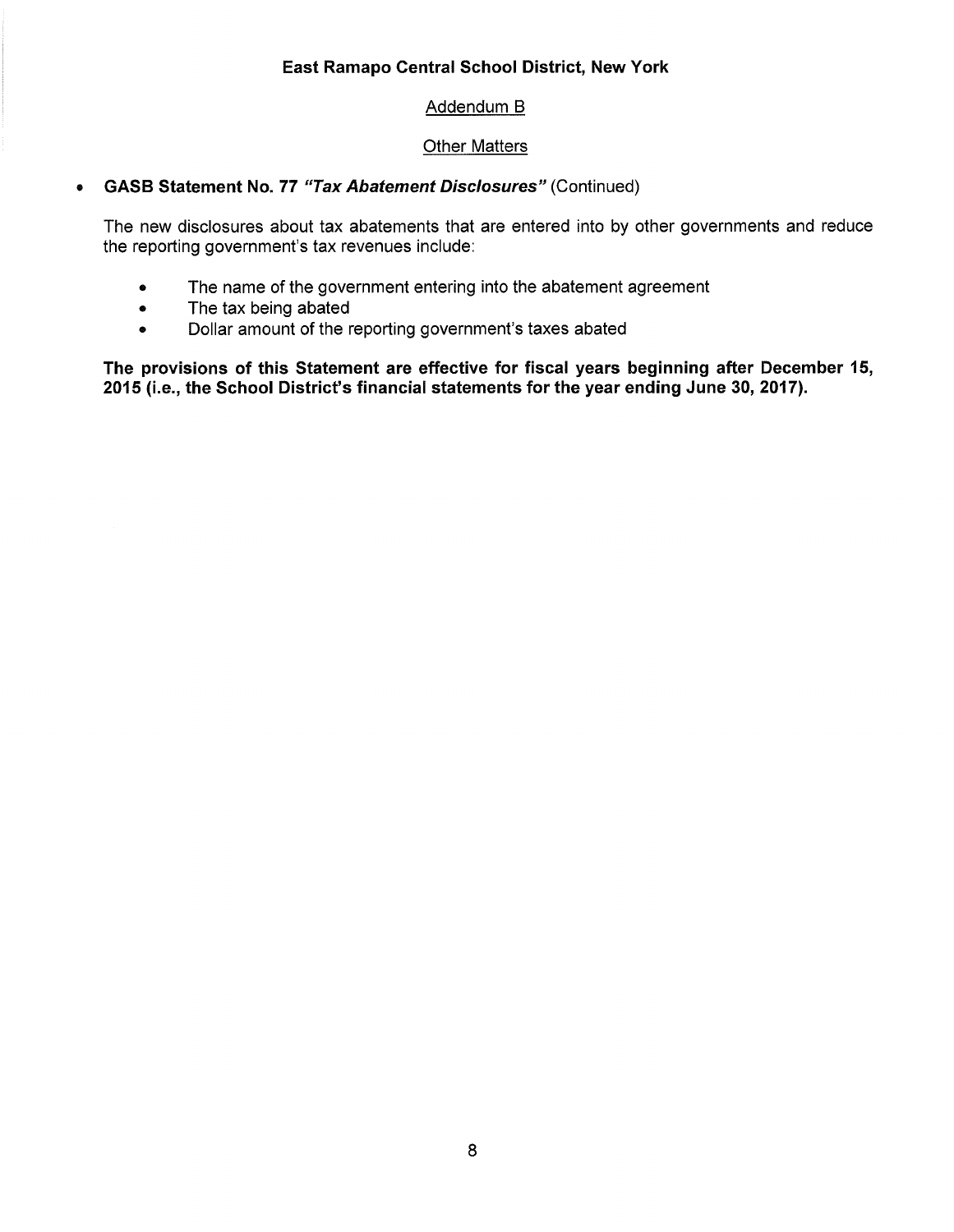#### Communication of Matters Identified in the Audit to Those Charged with Governance

We have audited the financial statements of the East Ramapo Central School District, New York ("School District") as of and for the year ended June 30, 2016, and have issued our report thereon dated October 5, 2016. Professional standards require that we provide you with information about our responsibilities under auditing standards generally accepted in the United States of America, as well as certain information related to the planned scope and timing of our audit. We have communicated such information in our engagement letter to you dated May 5, 2016.

### **Our responsibility under professional standards**

Our responsibility is to form and express an opinion about whether the financial statements, which are the responsibility of management, are presented fairly, in all material respects, in conformity with accounting principles generally accepted in the United States of America ("US GAAP"). Those individuals charged with governance of the School District are responsible for the oversight of the financial reporting process, and our audit does not relieve management and those charged with governance of their respective responsibilities.

Our responsibility for the supplementary information accompanying the financial statements is to evaluate the presentation of the supplementary information in relation to the financial statements as a whole and to report on whether the supplementary information is fairly stated, in all material respects, in relation to the financial statements as a whole.

With respect to such supplementary information, we made certain inquiries of management and evaluated the form, content and methods of preparing the information to determine that the information complies with US GAAP, the method of preparing it has not changed from the prior year, and the information is appropriate and complete in relation to our audit of the financial statements. We compared and reconciled the supplementary information to the underlying accounting records used to prepare the financial statements or to the financial statements themselves.

In connection with our audit we performed tests of the School District's compliance with certain provisions of laws, regulations, contracts, and grants. However, providing an opinion on compliance with those provisions was not an objective of our audit. Also in accordance with the Uniform Guidance, we examined, on a test basis, evidence about the School District's compliance with the types of compliance requirements described in the "U.S. Office of Management and Budget (OMB) Compliance Supplement" applicable to each of its major federal programs for the purpose of expressing an opinion on the School District's compliance with those requirements. While our audit provided a reasonable basis for our opinion, it does not provide a legal determination on the School District's compliance with those requirements.

#### **Planned scope and timing of the audit**

We conducted our audit consistent with the planned scope and timing we previously communicated to you.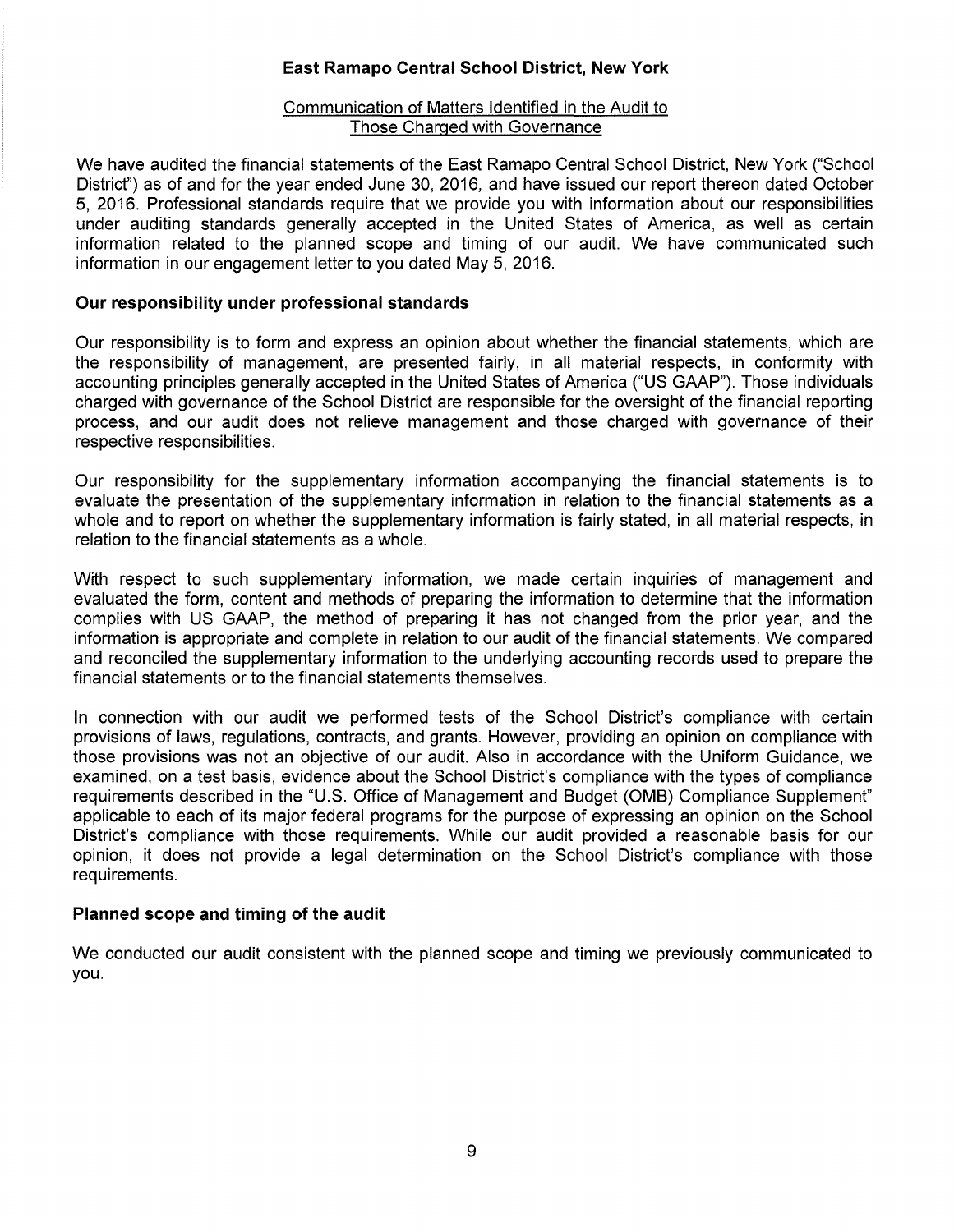#### Communication of Matters Identified in the Audit to Those Charged with Governance

### **Qualitative aspects of significant accounting practices**

### Significant accounting policies

Management is responsible for the selection and use of appropriate accounting policies. The significant accounting policies used by the School District are described in Note 1 to the financial statements. There has been no initial selection of accounting policies and no changes in significant accounting policies or their application during the reporting period that had a significant impact on the financial statements. No matters have come to our attention that would require us to inform you about (1) the methods used to account for significant unusual transactions, and (2) the effect of significant accounting policies in controversial or emerging areas for which there is a lack of authoritative guidance or consensus.

Accounting estimates made by management are an integral part of the financial statements and are based on management's knowledge and experience about past and current events and assumptions about future events. Actual results could differ from those estimates.

Certain accounting estimates are particularly sensitive because of their significance to financial statements and their susceptibility to change, such as:

- Actuarial assumptions related to the Other Post Employment Benefit Obligations ("OPEB")
- Actuarial assumptions and proportionate share calculations related to pension obligations
- Asset lives for depreciable capital assets
- Estimates of certain receivable balances and allowances for uncollectible amounts
- Estimates for certain operating and long-term liabilities

Management believes that the estimates used and assumptions made are adequate based on the information currently available. We evaluated the key factors and assumptions used to develop the estimates in determining that they are reasonable in relation to the financial statements as a whole.

### Financial statement disclosures

Certain financial statement disclosures involve significant judgment and are particularly sensitive because of their significance to financial statement users. The most sensitive disclosures affecting the financial statements relate to:

- Pension plan information
- Other post employment benefit obligations payable
- Outstanding bonded indebtedness
- Fund balances
- Litigation

The financial statement disclosures are consistent and clear.

### **Significant difficulties encountered during the audit**

We encountered no significant difficulties in dealing with management relating to the performance of the audit.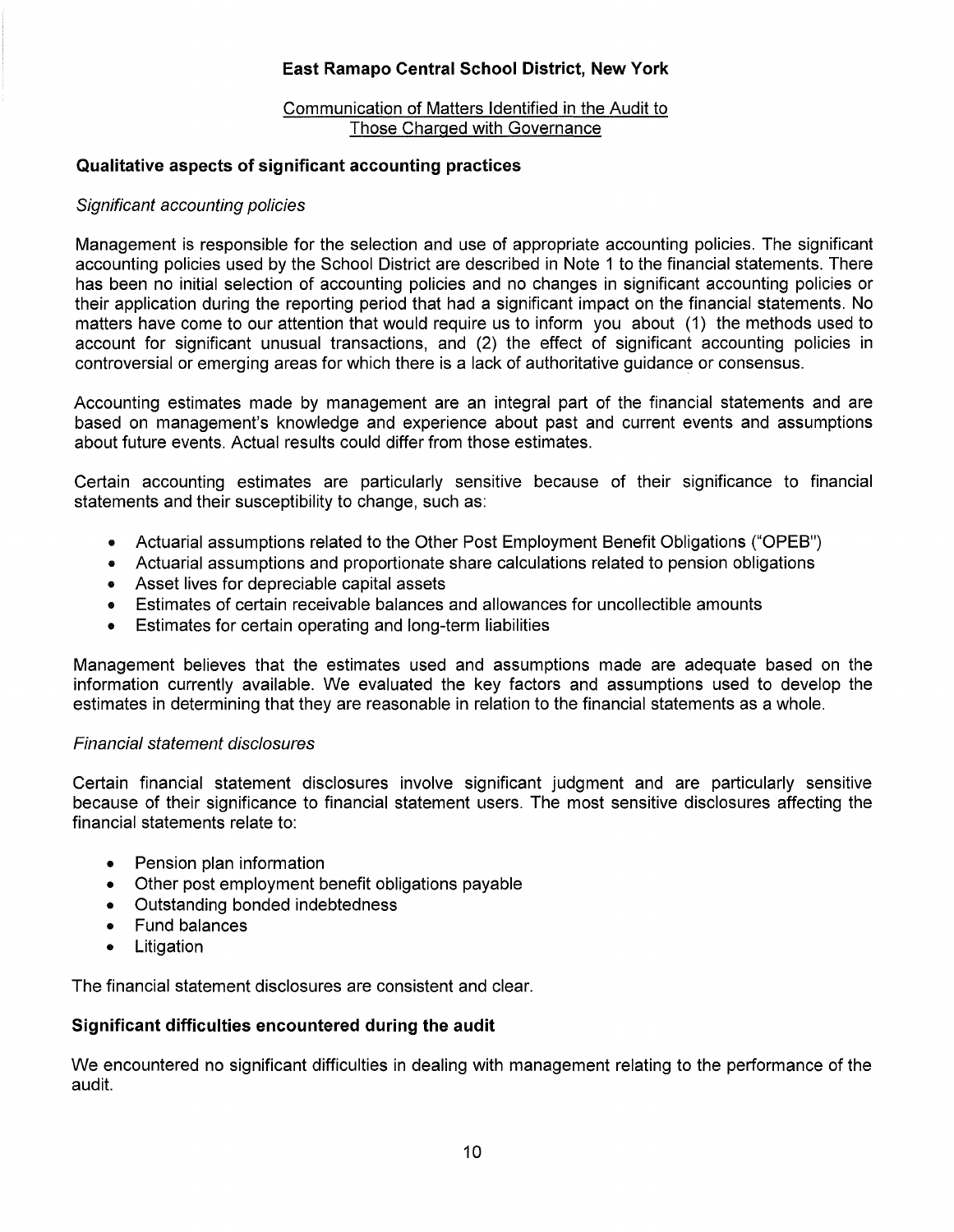#### Communication of Matters Identified in the Audit to Those Charged with Governance

#### **Uncorrected and corrected misstatements**

Professional standards require us to accumulate all known and likely misstatements identified during the audit, other than those that we believe are trivial, and communicate them to the appropriate level of management.

We are required to communicate to you misstatements that remain uncorrected, including any related to prior periods, and the effect, if any, that they may have on the opinion in our report, and request their correction. There are no such financial statement misstatements that remain uncorrected.

In addition, we are required to communicate to you all material, corrected misstatements that were brought to the attention of management as a result of our audit procedures. The adjusting journal entries following this communications letter summarize the material adjustments that were corrected by management.

#### **Disagreements with management**

For purposes of this letter, a disagreement with management is a matter, whether or not resolved to our satisfaction, concerning financial accounting, reporting, or auditing, which could be significant to the financial statements or the auditors' report. No such disagreements arose during the course of the audit.

#### **Representations requested from management**

We have requested certain written representations from management in a separate letter dated October 5, 2016.

#### **Management's consultations with other accountants**

In some cases, management may decide to consult with other accountants about auditing and accounting matters. Management informed us that, and to our knowledge, there were no consultations with other accountants regarding auditing and accounting matters.

#### **Other matters discussed with management**

We generally discuss with management a variety of matters, including the application of accounting principles and auditing standards, business conditions affecting the School District, and plans and strategies that may affect the risks of material misstatement. None of the matters discussed and our responses thereto were a condition to our retention as auditors.

We have provided our comments regarding deficiencies and other matters noted during our audit in the attached addenda.

#### **Auditor independence**

We affirm that PKF O'Connor Davies, LLP is independent with respect to the School District in accordance with professional standards.

This communication is intended solely for the information and use of the Board of Education and management of the School District and is not intended to be and should not be used by anyone other than these specified parties.